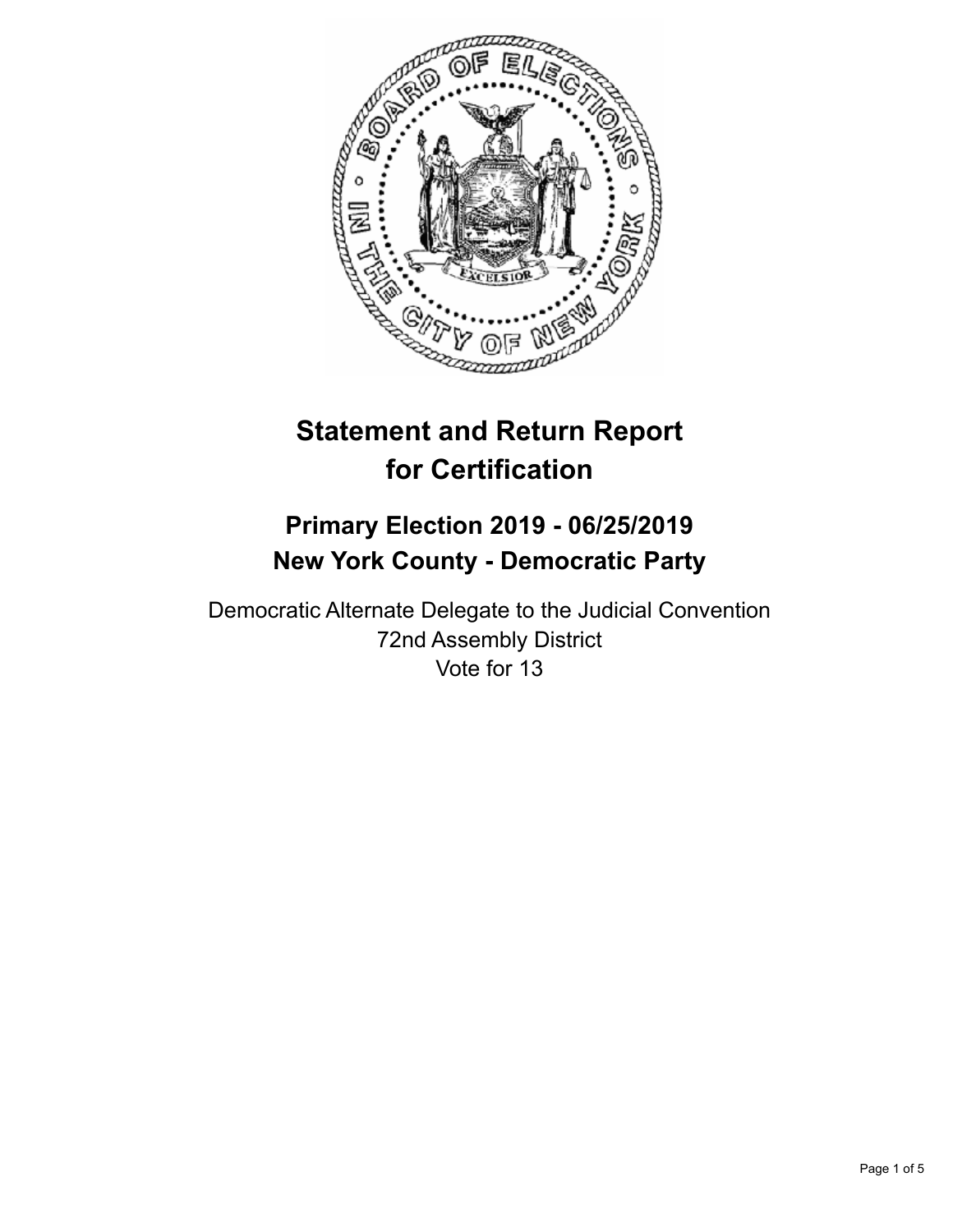

#### **Assembly District 72**

| PUBLIC COUNTER                                           | 1,590        |
|----------------------------------------------------------|--------------|
| MANUALLY COUNTED EMERGENCY                               | 0            |
| <b>ABSENTEE / MILITARY</b>                               | 94           |
| <b>AFFIDAVIT</b>                                         | 11           |
| <b>Total Ballots</b>                                     | 1,695        |
| Less - Inapplicable Federal/Special Presidential Ballots | 0            |
| <b>Total Applicable Ballots</b>                          | 1,695        |
| YODALIS MORAN                                            | 785          |
| <b>DANA HOCKENBURY</b>                                   | 712          |
| NICHOLAS LYNDON                                          | 675          |
| <b>MAYOBUNEX VILLALONA</b>                               | 634          |
| <b>KARLA FISK</b>                                        | 746          |
| <b>JASPER DIAZ</b>                                       | 678          |
| LYANA FERNANDEZ                                          | 768          |
| <b>SARA FISHER</b>                                       | 771          |
| MARSHALL VANDERPOOL                                      | 615          |
| <b>ANGELA WEST</b>                                       | 786          |
| CECILIA ANGLERO                                          | 412          |
| <b>NERYS RODRIGUEZ</b>                                   | 393          |
| JOSENIA A. DOMINGUEZ                                     | 425          |
| <b>MAURICE A. EDWARDS</b>                                | 331          |
| <b>MARIAM N. JAMES</b>                                   | 398          |
| <b>NORIS R. CASILLA</b>                                  | 297          |
| <b>ELKA M. MORETY</b>                                    | 311          |
| JUANA E. MARTINEZ-REYES                                  | 383          |
| <b>IRIS BALTAZAR</b>                                     | 386          |
| <b>CARMEN NELIA GARCIA</b>                               | 409          |
| <b>WENDY GENAO</b>                                       | 400          |
| <b>HECTOR VASQUEZ SR.</b>                                | 355          |
| <b>AVA KEEFE</b>                                         | 360          |
| ANDREW SAMUEL (WRITE-IN)                                 | 1            |
| CASEY C. CALLAN (WRITE-IN)                               | 1            |
| DUDLEY DAWSON (WRITE-IN)                                 | $\mathbf{1}$ |
| ERIC MOELLER (WRITE-IN)                                  | $\mathbf{1}$ |
| HECTOR MAGUIEIRA (WRITE-IN)                              | 1            |
| JOANNA T. KATZ (WRITE-IN)                                | 1            |
| LOUIS SKOLNICK (WRITE-IN)                                | $\mathbf{1}$ |
| MAGGIE CLARK (WRITE-IN)                                  | 1            |
| MARISELA VANDERHORST (WRITE-IN)                          | 1            |
| MARTIN COLLINS (WRITE-IN)                                | $\mathbf 1$  |
| PALOMA LARA (WRITE-IN)                                   | 1            |
| PHYLLIS T. KATZ (WRITE-IN)                               | 1            |
| SARA JANE SAMUEL (WRITE-IN)                              | $\mathbf{1}$ |
| SARAH LEBERSTEIN (WRITE-IN)                              | $\mathbf{1}$ |
| TASHIRO TAKASHI (WRITE-IN)                               | 1            |
| TONY CLIFTON (WRITE-IN)                                  | $\mathbf{1}$ |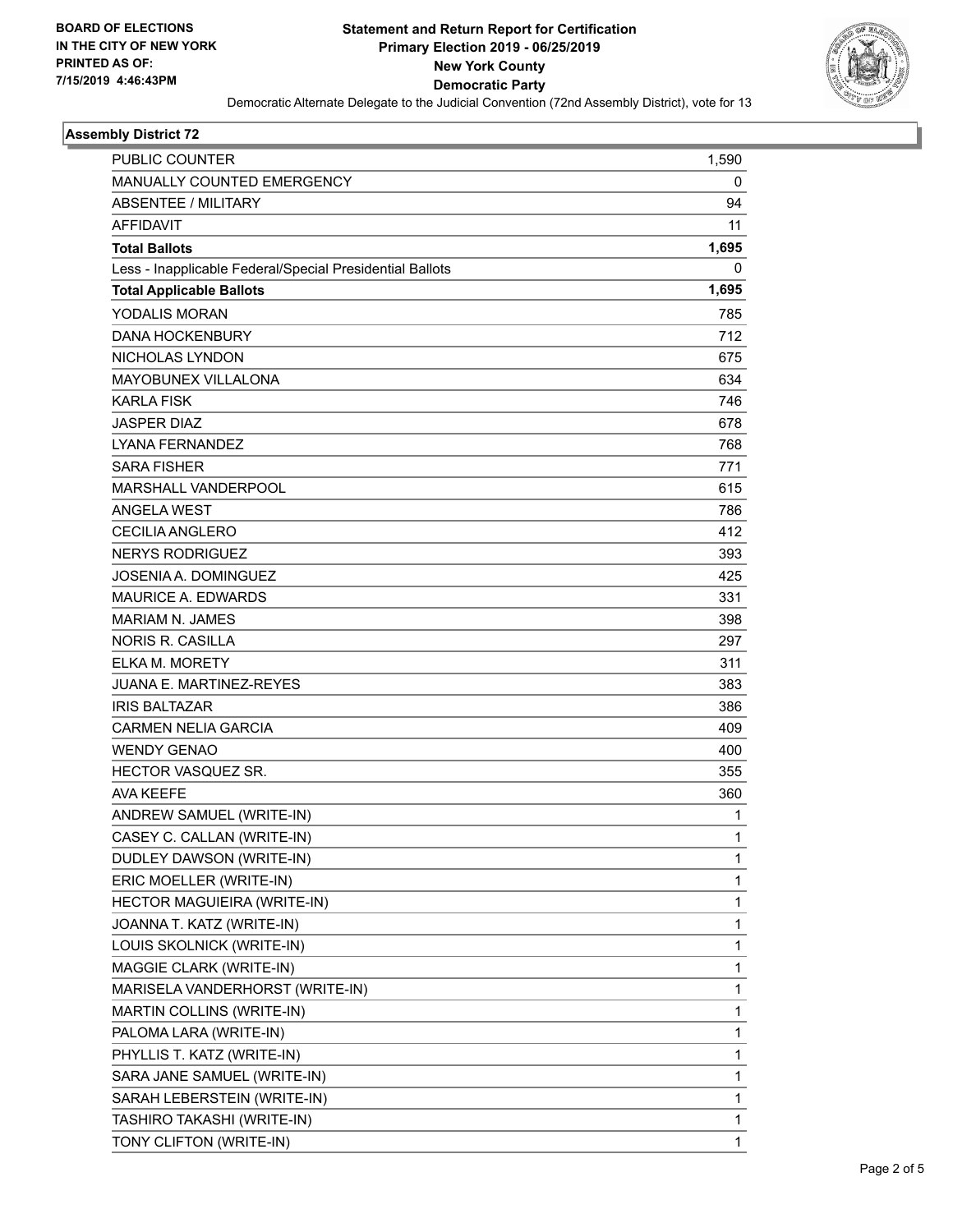

#### **Assembly District 72**

| Unrecorded                                | 9.975  |
|-------------------------------------------|--------|
| <b>Total Votes</b>                        | 12.060 |
| ZOYA KOCUR (WRITE-IN)                     |        |
| UNCOUNTED WRITE-IN PER STATUTE (WRITE-IN) | 8      |
| UNATTRIBUTABLE WRITE-IN (WRITE-IN)        | 4      |
| TROY OUTLAW (WRITE-IN)                    |        |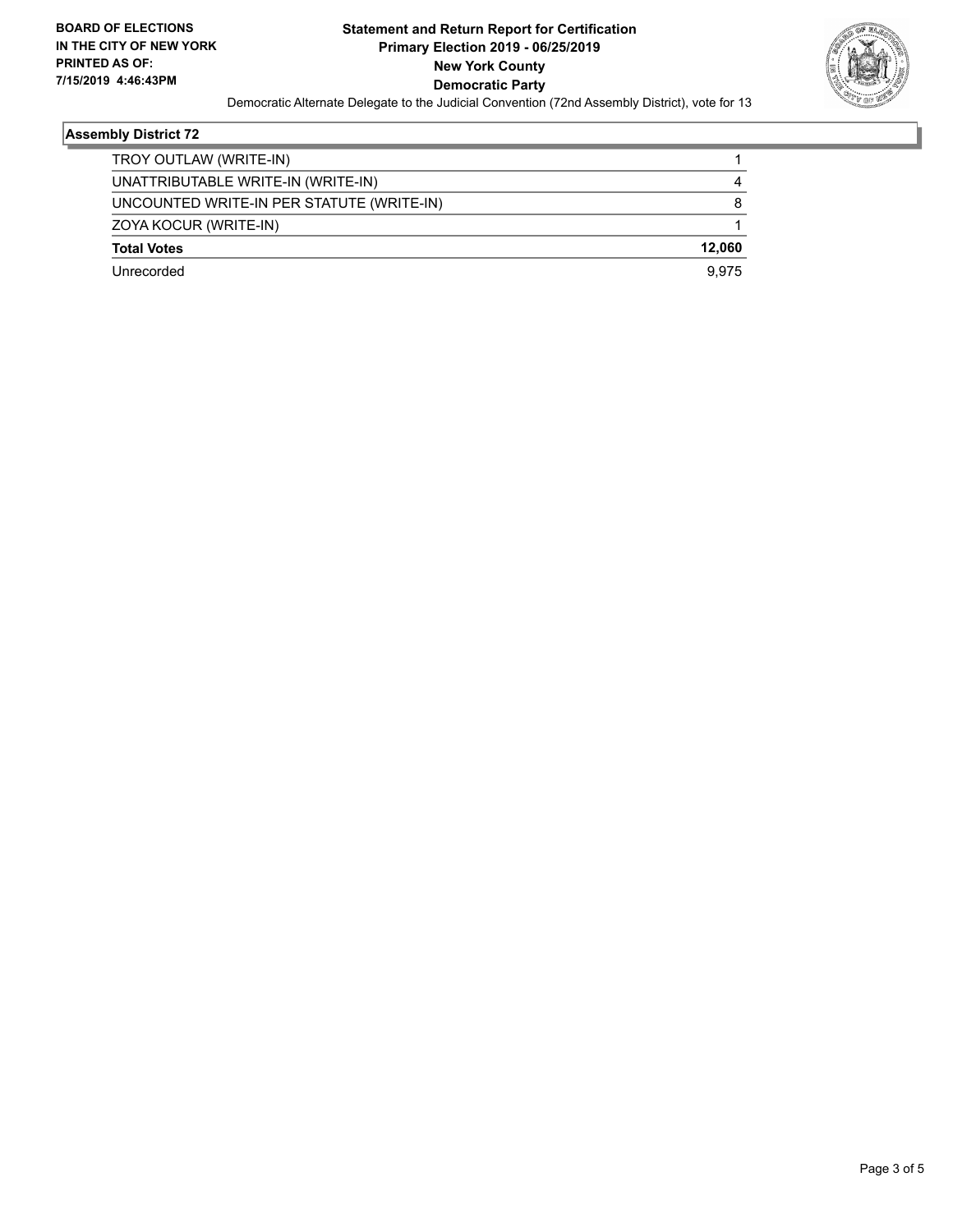

#### **Total for Democratic Alternate Delegate to the Judicial Convention (72nd Assembly District) - New York County**

| PUBLIC COUNTER                                           | 1,590 |
|----------------------------------------------------------|-------|
| MANUALLY COUNTED EMERGENCY                               | 0     |
| <b>ABSENTEE / MILITARY</b>                               | 94    |
| <b>AFFIDAVIT</b>                                         | 11    |
| <b>Total Ballots</b>                                     | 1,695 |
| Less - Inapplicable Federal/Special Presidential Ballots | 0     |
| <b>Total Applicable Ballots</b>                          | 1,695 |
| YODALIS MORAN                                            | 785   |
| <b>DANA HOCKENBURY</b>                                   | 712   |
| NICHOLAS LYNDON                                          | 675   |
| MAYOBUNEX VILLALONA                                      | 634   |
| <b>KARLA FISK</b>                                        | 746   |
| <b>JASPER DIAZ</b>                                       | 678   |
| LYANA FERNANDEZ                                          | 768   |
| <b>SARA FISHER</b>                                       | 771   |
| MARSHALL VANDERPOOL                                      | 615   |
| <b>ANGELA WEST</b>                                       | 786   |
| <b>CECILIA ANGLERO</b>                                   | 412   |
| <b>NERYS RODRIGUEZ</b>                                   | 393   |
| <b>JOSENIA A. DOMINGUEZ</b>                              | 425   |
| <b>MAURICE A. EDWARDS</b>                                | 331   |
| MARIAM N. JAMES                                          | 398   |
| <b>NORIS R. CASILLA</b>                                  | 297   |
| ELKA M. MORETY                                           | 311   |
| JUANA E. MARTINEZ-REYES                                  | 383   |
| <b>IRIS BALTAZAR</b>                                     | 386   |
| <b>CARMEN NELIA GARCIA</b>                               | 409   |
| <b>WENDY GENAO</b>                                       | 400   |
| HECTOR VASQUEZ SR.                                       | 355   |
| <b>AVA KEEFE</b>                                         | 360   |
| ANDREW SAMUEL (WRITE-IN)                                 | 1     |
| CASEY C. CALLAN (WRITE-IN)                               | 1     |
| DUDLEY DAWSON (WRITE-IN)                                 | 1     |
| ERIC MOELLER (WRITE-IN)                                  | 1     |
| HECTOR MAGUIEIRA (WRITE-IN)                              | 1     |
| JOANNA T. KATZ (WRITE-IN)                                | 1     |
| LOUIS SKOLNICK (WRITE-IN)                                | 1     |
| MAGGIE CLARK (WRITE-IN)                                  | 1     |
| MARISELA VANDERHORST (WRITE-IN)                          | 1     |
| MARTIN COLLINS (WRITE-IN)                                | 1     |
| PALOMA LARA (WRITE-IN)                                   | 1     |
| PHYLLIS T. KATZ (WRITE-IN)                               | 1     |
| SARA JANE SAMUEL (WRITE-IN)                              | 1     |
| SARAH LEBERSTEIN (WRITE-IN)                              | 1     |
| TASHIRO TAKASHI (WRITE-IN)                               | 1     |
| TONY CLIFTON (WRITE-IN)                                  | 1     |